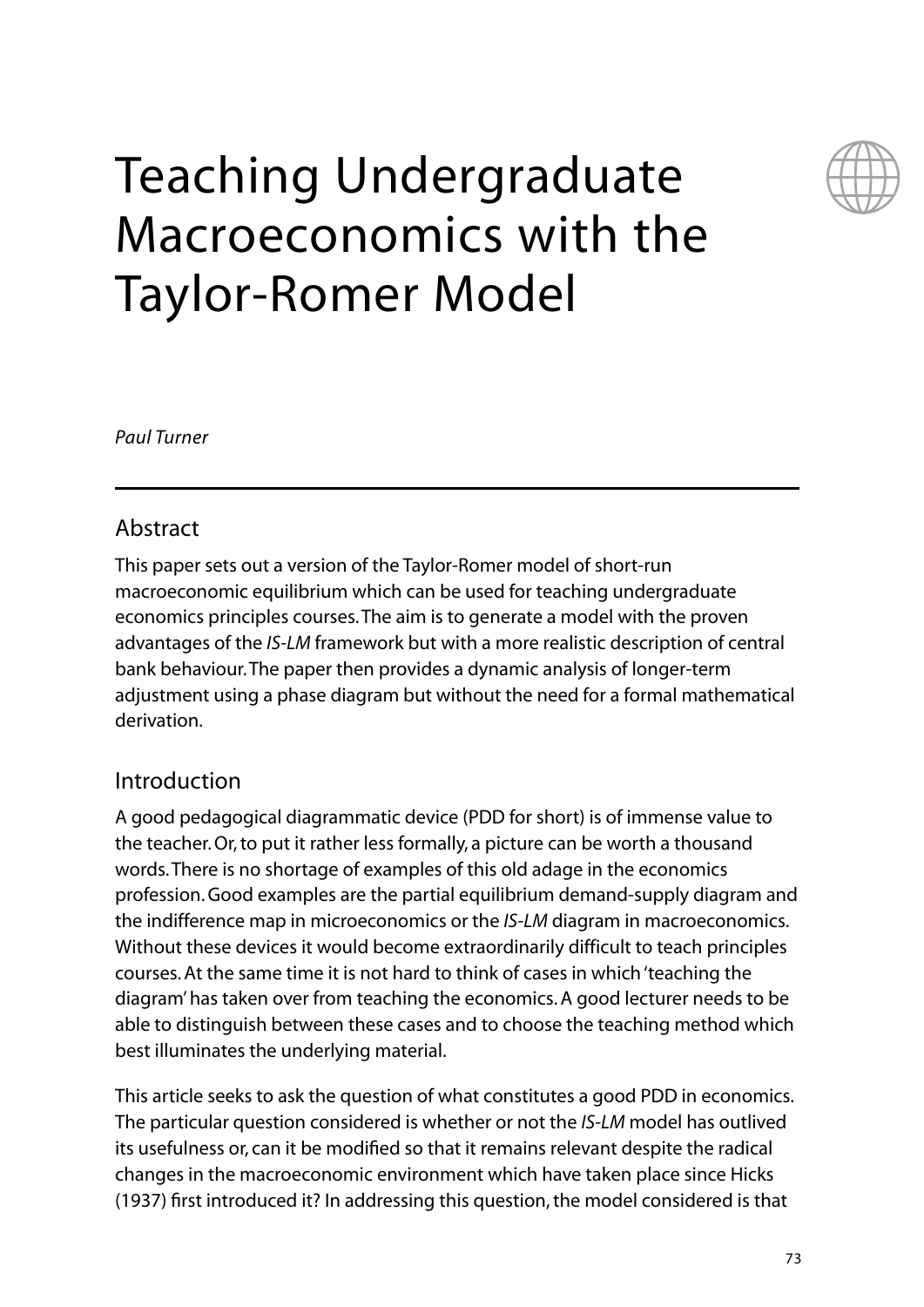put forward by Taylor (2000) and Romer (2000) which now appears to be gaining a foothold in economics teaching (cf. Guest (2003) for a more extensive discussion).

The plan of the paper is as follows. In section II, the qualities that make for a good PDD in economics are discussed in general terms.This is followed in section III by a discussion of the extent to which current teaching devices such as *IS-LM* or *AD-AS* match these qualities are assessed and their shortcomings are identified. Section IV then introduces a version of the Taylor-Romer model and argues that this ameliorates some of the problems of existing devices discussed in the previous section. In section V the Taylor-Romer model is extended to deal with the issue of dynamic price adjustment. Section VI contains conclusions.

# What constitutes a 'good diagram' in economics?

Three desirable qualities stand out for any diagrammatic device in economics: these are simplicity, accuracy and flexibility. Each of these will be considered in turn.

## *1. Simplicity*

In this context simplicity is used to mean that the diagram in question should have a sufficiently transparent structure to be easily assimilated by students. It may seem an obvious point but the important factor in teaching is usually to enable students to absorb the underlying economic principles rather than to spend time and effort in understanding how the diagram works. Of course the extent to which a diagram becomes 'too complicated' is a matter of subjective opinion for both lecturer and student. However, one example which the author has experienced is the use of the Edgeworth-Bowley box diagram in teaching general equilibrium analysis. In this case the degree of complexity in representing two sets of indifference curves in the same plane along with the shift in axes for different consumers means that explanation of the economic theory can easily take second place to explanation of just how the diagram 'works'. This does not mean to say that complete transparency is always a virtue.The effort needed to assimilate a model is often of value in itself in deepening the student's understanding of the underlying economic problem. The difficulty lies in achieving the right balance between these factors.

## *2.Accuracy*

Teaching devices are normally used to provide an exposition of theory or to demonstrate how economic policy impacts on the economy. Since they are necessarily abstractions they inevitably fail to match the real world exactly.The question is whether the degree of mismatch is trivial or whether it is fatal. A PDD which strays too far from either the theory or the real world becomes a liability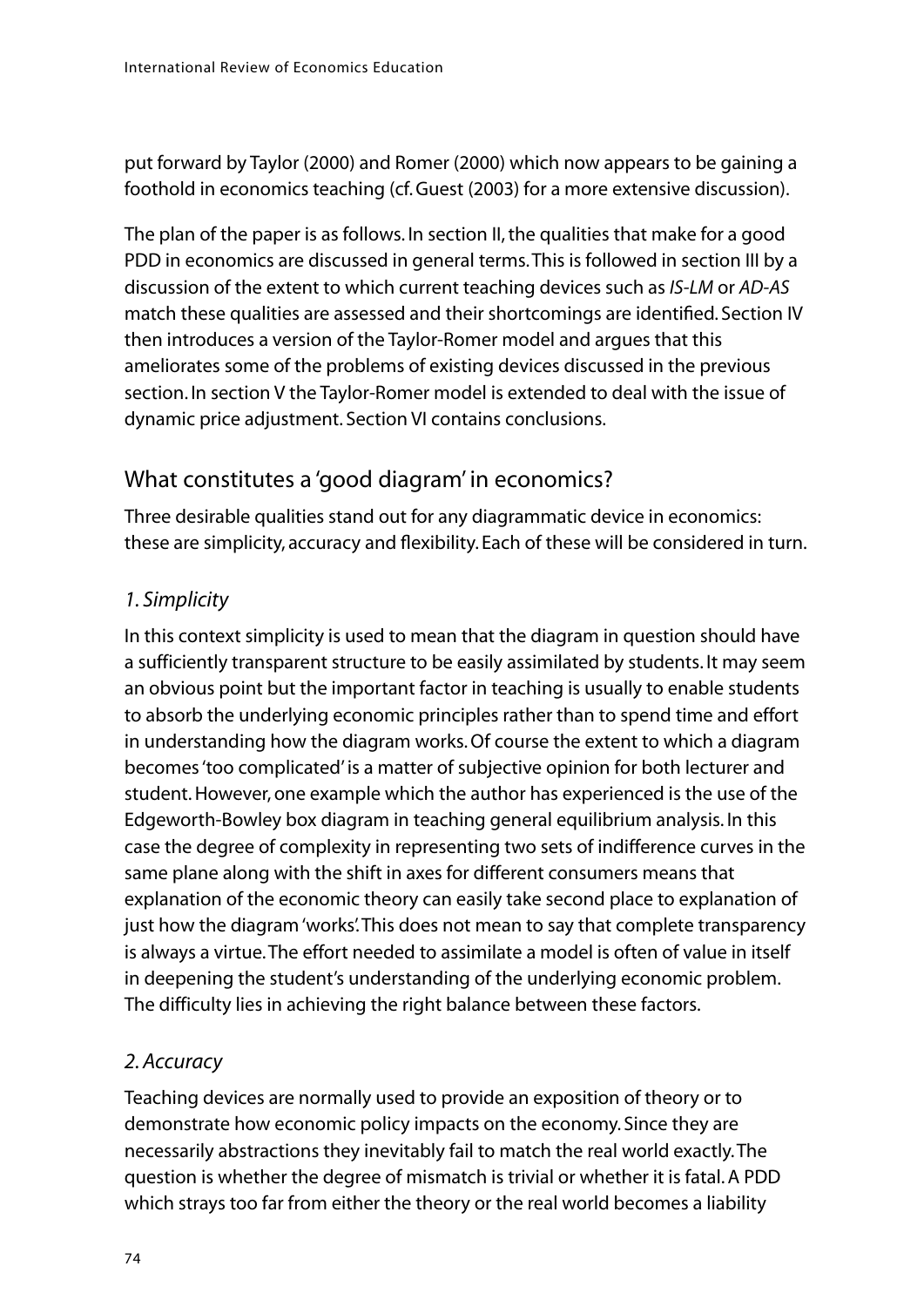rather than an asset to the teacher.Teachers also need to be wary of the trade-off between simplicity and accuracy. Excessively simplified models have the advantage of being sufficiently transparent to be easily assimilated but the cost, in terms of the mismatch with real world economic structures, can often outweigh the benefits.

## *3. Flexibility*

A good diagram should be capable of doing more than explaining the one point that the teacher wishes to make at a particular time. It should be a tool for students to use in analysing unfamiliar situations and extending their knowledge into issues which have not been directly addressed by the teacher. It is not hard to think of examples of teaching devices which are relevant in explaining a single issue but which have limited applications outside that particular topic. An example here might be the expectations augmented Phillips curve diagram.This provides a very useful device for illustrating the dynamics of inflation but does not provide a framework for thinking about a general class of policy problems. Contrast this with the *IS-LM* diagram which not only illustrates the determination of macroeconomic equilibrium but facilitates the analysis of a wide range of policy problems.

# IS-LM and AD-AS as teaching devices

Having discussed the properties of a good diagrammatic device it is now possible to examine how some of the devices used in economics principles teaching match up to these criteria. Consider first the *IS-LM* model. Although most teachers of economics consider this a simple model, it is often the case that students express the view that it is 'too complicated'1.This may be the result of a mismatch between the objectives of teachers and students.There is no doubt that *IS-LM* requires some work before it is assimilated and that students often resent that work. However, teachers are in a position to see the future benefits and moreover, believe that the work itself is of value in pushing students to consider issues such as the determination of consumption and investment expenditures, the operation of the money market, the possibilities of market failure due to the liquidity trap and a host of other issues. In other words, for many teachers, *IS-LM* is not just a device for teaching the impact of government economic policy but a broad framework for teaching virtually the whole of macroeconomics. On that basis the view of the author is that *IS-LM* has the 'right' degree of simplicity – it requires some work to be assimilated but not so much that the effort outweighs its value.

The other criterion on which *IS-LM* scores highly is in terms of its flexibility. Although it is traditionally taught as a fix-price system, it is relatively easy to adapt it to consider the impact of price flexibility. Moreover, it is straightforward to extend the framework to deal with stochastic disturbances (cf. Poole (1970) ) or to deal with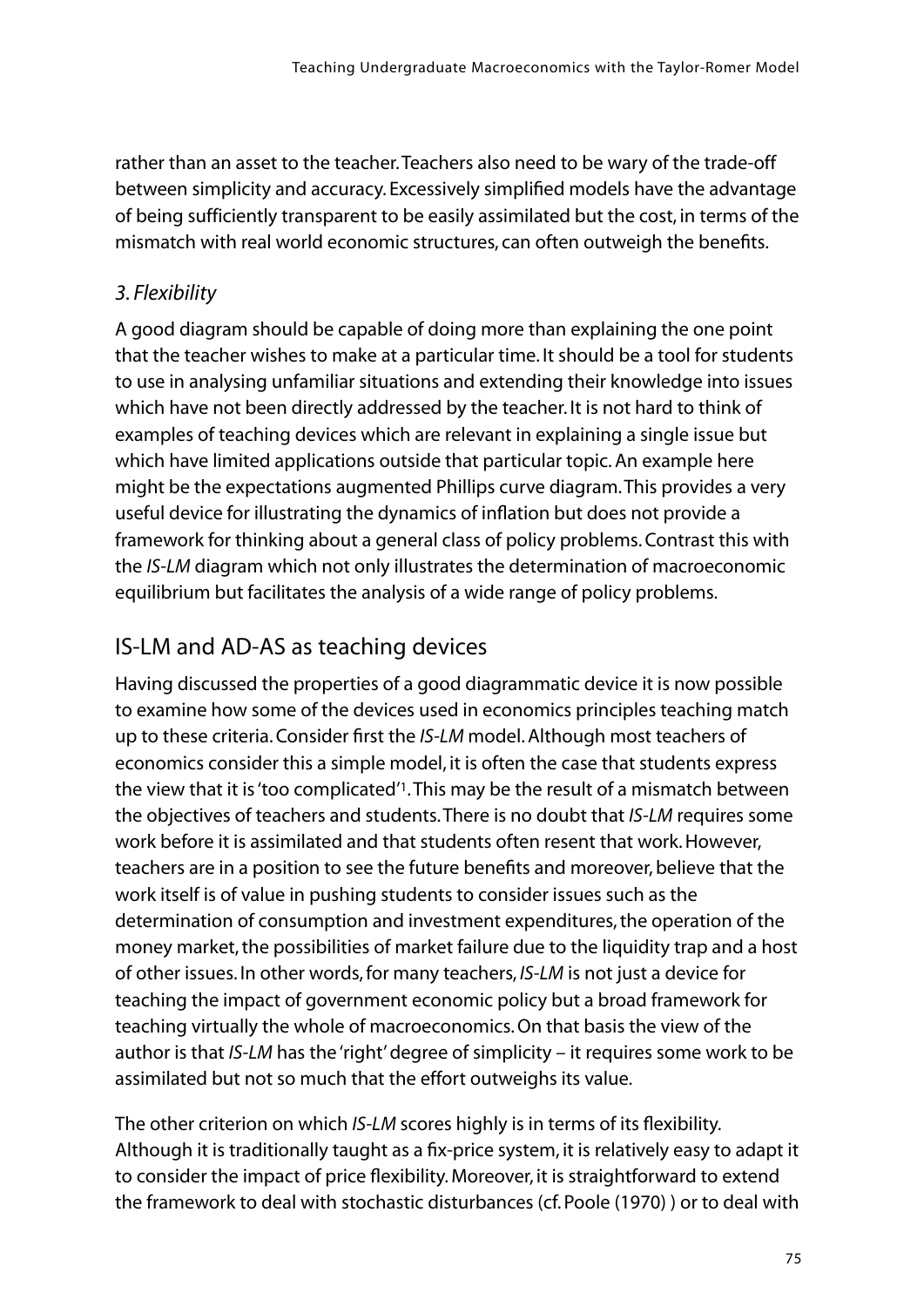open economy issues (cf. Mundell (1963) and Fleming (1962)).With considerable justification Dornbusch (1980) describes Mundell's models (and by implication the *IS-LM* model underlying them) as 'the Volkswagens of the field – easy to drive, reliable and sleek'.

Where the *IS-LM* model does fall down is in terms of its accuracy or the degree to which its underlying assumptions match the structure of modern real-world economies. In particular the assumption that monetary policy consists of the authorities setting a fixed value of the money stock begins to look distinctly odd in a world of inflation targeting and persistent positive rates of inflation.The question arises as to whether this flaw in the model is fatal or whether it can be modified to restore its relevance.The argument of this paper is strongly in favour of the latter option.

Next consider the *AD-AS* model which has now supplanted *IS-LM* in many economics principles textbooks.This model scores highly in terms of simplicity. In particular, its superficial similarity to the partial equilibrium demand-supply model taught on microeconomics courses makes it easy for students to assimilate and as a result, many students feel more confident in using this model than they do with *IS-LM*. In terms of flexibility, it is comparable to *IS-LM*. It can straightforwardly be extended to deal with stochastic shocks and, with a little imagination, open-economy issues. However, where this model does fail badly is in terms of accuracy. Again the basic assumption concerning monetary policy is that the authorities fix the value of the money stock.This leads to the unattractive feature that the 'equilibrium' is one in which the price level has converged on a constant value – an obviously unrealistic result which usually leads to immediate protests from students and desperate attempts by the teacher to apologise for the model and to patch it up with appropriate ad-hoc modifications.

In fact there are deeper problems with the *AD-AS* model than the assumption of a fixed money stock. Colander (1995) has pointed out that the model contains two contradictory accounts of aggregate supply. In deriving the aggregate demand curve a fixed price multiplier theory is assumed while in deriving the aggregate supply curve the underlying assumption is one in which supply expands to the point at which marginal cost equals marginal revenue. Explaining this conflict to students means that the apparent simplicity of the model evaporates, leaving a far more complex muddle in its place.

To summarise: the view of this author is that both *IS-LM* and *AD-AS* are flawed teaching devices. However, the benefits of *IS-LM* outweigh its flaws making it a powerful pedagogical tool which can enhance both teaching and learning. In contrast,*AD-AS* is probably beyond rescue. As a teaching device it creates the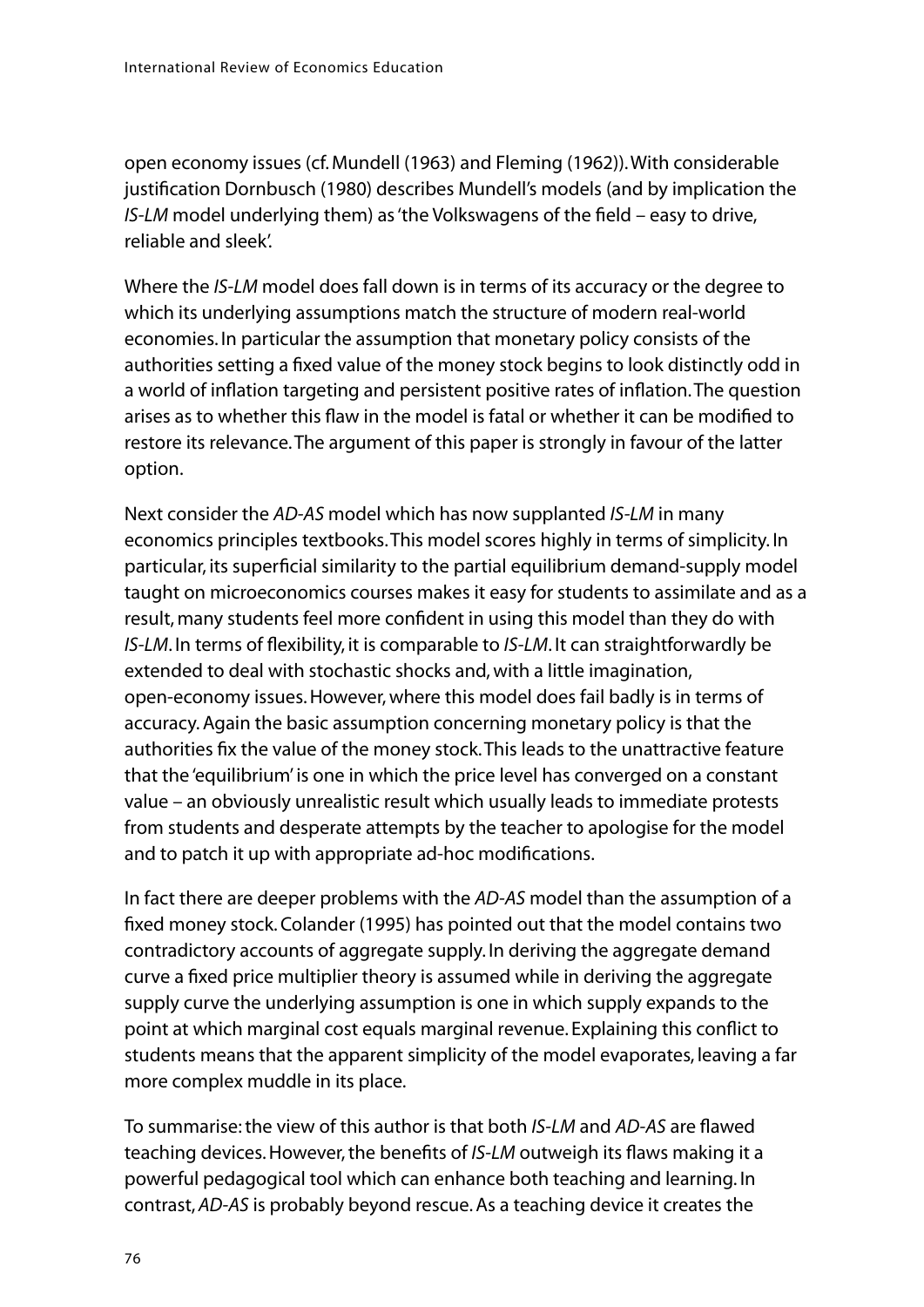problem that the lectures ends up spending more time trying to patch-up the model to get some degree of consistency with the real world rather than using the model as tool to understand that world.

# The Taylor-Romer Model

The previous section considered some of the problems with the traditional teaching devices used on macroeconomic principles courses and advanced the argument that *IS-LM* provides a less problematic approach than AD-AS. However, the problem of how to deal with the unrealistic modelling of monetary policy remains.The most promising suggestion has been the replacement of the LM curve with a more realistic policy rule along the lines suggested by Taylor (2000) or Romer (2000). If this is done then a simple core model can be written in the form of equations (1) – the *IS* curve, (2) the monetary policy function and (3) the Phillips curve2

$$
y = \alpha_0 - \alpha_1 \left( i - \pi^e \right) + \alpha_2 g \tag{1}
$$

$$
i = \overline{r} + \pi^e + \gamma_1 \left( \pi - \overline{\pi} \right) + \gamma_2 \left( y - \overline{y} \right)
$$

$$
\pi = \pi^* + \beta_1 (y - \overline{y})
$$

where *y* is real output, *i* is the nominal interest rate, π*e* is the expected rate of inflation, *g* is government spending,*r –*, π *–*, and *y –* are the central bank's targets for the real interest rate, inflation and output  $\pi$  while is the actual rate of inflation. All coefficients are assumed to be positive. Note that it is assumed that the central bank's target level for output  $\overline{y}$  is equal to the capacity level of output which appears in the Phillips curve.

Monetary policy in this extended framework has a much richer interpretation than in the simple *IS-LM* model. Here monetary policy involves the choice of targets for the real interest rate, output and inflation as well as the choice of how strongly to react when these targets are breached as reflected in the coefficients . Substituting (3) into (2) gives a modified monetary policy function of the form3:

$$
i = \overline{r} + (1 + \gamma_2) \pi^* + (\gamma_1 + \gamma_2 \beta_1)(y - \overline{y}) - \gamma_2 \overline{\pi}
$$

Given equation (4) it is now possible to construct a simple diagram analogous to the *IS-LM* model in which the goods market is represented by the *IS* curve (1) and the *LM* representation of monetary policy is replaced by (4).To emphasise the distinction between the two models, the diagrammatic representation of equation (4) is labelled the *MP* (monetary policy) curve. Note however that monetary policy can now be interpreted in a much more realistic manner. Instead of the unrealistic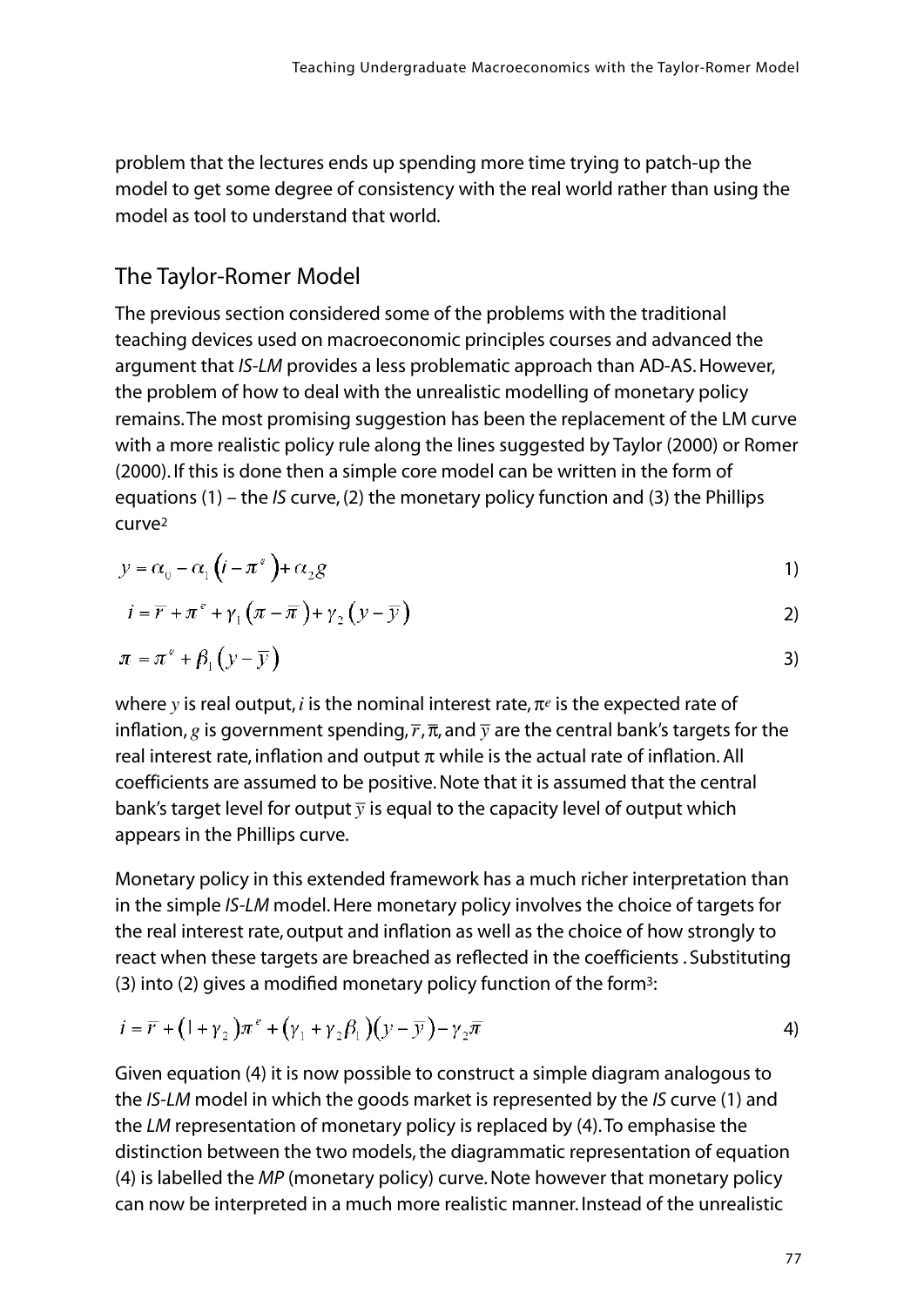

**Figure 1:** Effects of a increase in the target rate of inflation

assumption that monetary policy involves simply fixing the money supply, it now reflects decisions as to the target rates of inflation and output and the extent to which the interest rate responds when these targets are breached.

Consider an expansionary monetary policy, which is here defined as an increase in the target rate of inflation.This is illustrated in Figure 1 by a shift to the right of the *MP* curve resulting from a higher value of π. In the new equilibrium the interest rate has fallen and output has increased.

The shift in the equilibrium illustrated in Figure 1 depends critically on the assumption that inflation expectations do not change when the change in inflation target is implemented. Consider instead an alternative scenario in which the change in inflation target is announced and the private sector immediately adjusts expectations. In terms of equation (4) we can replace both π*e* and π \_ with π –*2*, the new target rate of inflation.We also need to adjust the expectations term in the *IS* curve (1) to allow for the change in policy.This produces a very different equilibrium as illustrated by Figure 2. Here the *IS* curve has shifted to the right to reflect the change in expectations while the *MP* curve has shifted to the left. In the new equilibrium output is unchanged and the nominal interest rate has fully adjusted to the new expected rate of inflation to leave the real interest rate unchanged.

In the construction of Figures 1 and 2, a general expression for the monetary policy function has been used, and this has produced an upward sloping *MP* curve. Existing papers advocating the replacement of the *LM* curve with a monetary policy function have generally simplified the model by assuming a horizontal *MP* curve (cf. Romer (2000) for example).This allows the policy discussion to be conducted in terms of the central bank setting a fixed interest rate. However, this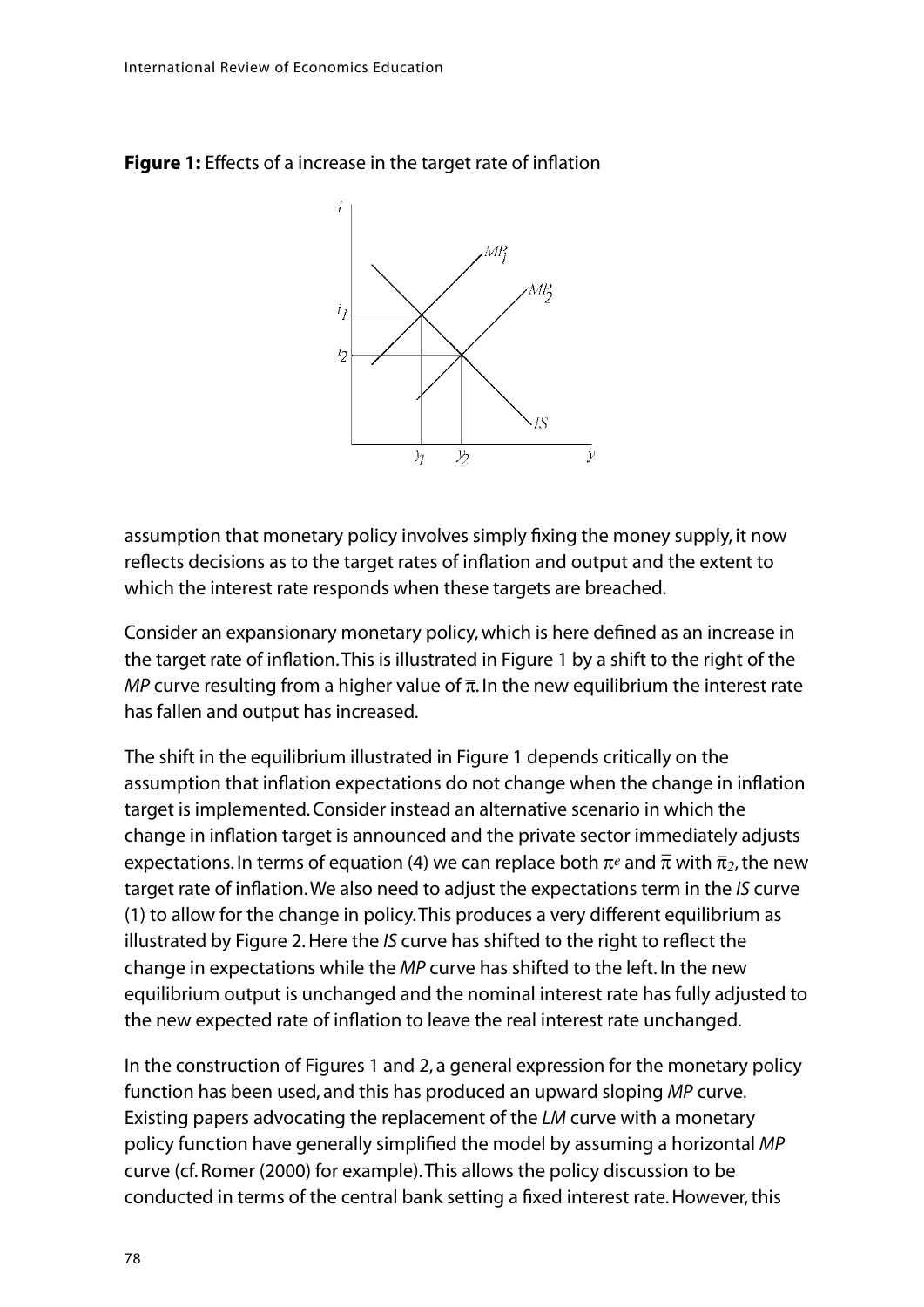

#### **Figure 2:** Effects of an anticipated increase in the target rate of inflation

simplification comes at a price. In order to generate this result we need to make two potentially restrictive assumptions – first, we must assume that the central bank sets a weight of zero on deviations of output from target in its monetary policy rule i.e.  $\gamma_2 = 0$  and second, we must assume that there is no contemporaneous effect of the output gap on inflation i.e.β*<sup>1</sup>* = *0*4. Given this, we prefer the less restricted model even if this slightly complicates the subsequent policy discussion.

# Dynamic Adjustment with the Taylor-Romer Model

Discussions of dynamic adjustment are always problematic in undergraduate economics principles courses.The most natural 'technology' for such a discussion is the phase diagram.However, a formal mathematical derivation is often too demanding for students at undergraduate level and some alternative must be found.A possible half-way stage between a purely informal discussion and a full derivation of the time-path using differential or difference equations, is to discuss the adjustment mechanism(s) relatively loosely and then use the phase diagram as a descriptive tool.

For example, suppose the aim is to analyse the adjustment of the economy to a cut in the target rate of inflation. A starting point might be that expected or core inflation is 'sticky' and that it takes time to respond to changes in the actual rate of inflation. It is possible to use a phase diagram to illustrate the effects of a cut in the target rate of inflation as shown in Figure 3 which has the interest rate and output on the axes as in the conventional *IS-LM* diagram.The economy begins in equilibrium at point *A* where the original *IS* curve *IS1* intersects with a monetary **policy function**  $MP_1$  **consistent with the original target rate of inflation**  $\bar{\pi}_1$ **. The cut in**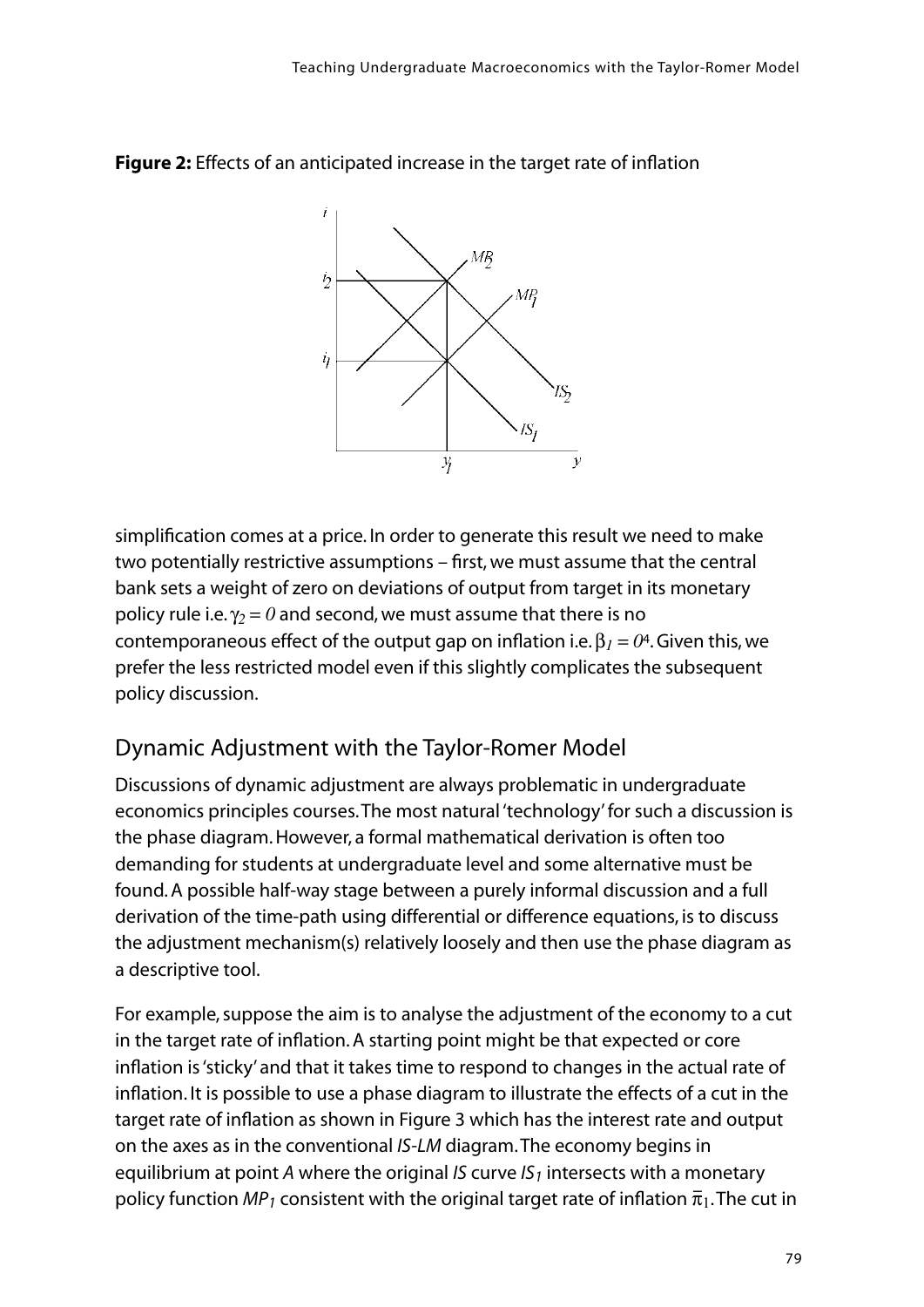

**Figure 3:** Adjustment to a cut in the target rate of inflation

the target rate of inflation to  $\bar{\pi}_2$  initially produces a shift to the left of the monetary policy function to *MP2* and the short-run equilibrium moves to point *B* at which the interest rate has risen and output has fallen. However, at point *B* inflation starts to fall and the monetary policy function starts to shift to the right while the *IS* curve shifts to the left as expected inflation starts to fall in line with actual inflation.This continues until a new equilibrium is established at point *C* where output is at its capacity level and the nominal interest rate has fallen by the same amount as the cut in the inflation.The result is that the real interest rate has not changed relative to the original equilibrium. Note that the model with a Taylor rule does not suffer from potential instability as is the case with dynamic analysis of the standard *IS-LM* model with a Phillips curve (cf.Tobin (1975)).

#### Conclusions

This article has built on the insights of a growing literature concerning the best way of teaching macroeconomic principles at the undergraduate level. It has been argued that the Taylor-Romer model offers significant advantages in terms of its description of central bank behaviour and the realism of its underlying assumptions.The argument is that a comparative static diagram which constitutes an adaptation of the familiar *IS-LM* diagram provides an excellent way of illustrating short-term macroeconomic equilibrium. For longer-term adjustment processes, the recommended approach is to use a phase diagram but without the formal mathematical derivation of the underlying dynamic model.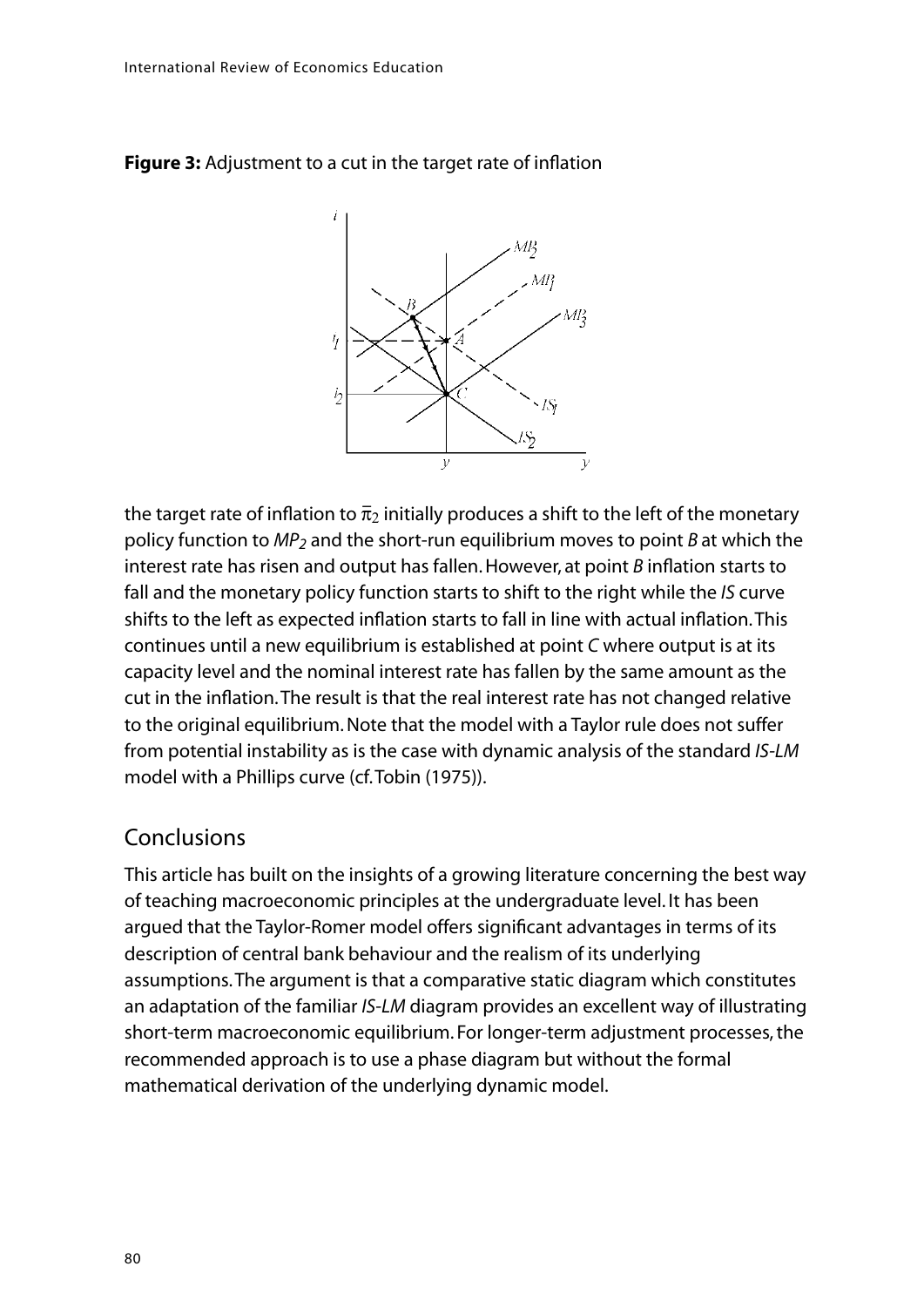## References

Colander, D. (1995) 'The Stories We Tell: A Reconsideration of AS/AD Analysis',*Journal of Economic Perspectives*, 9(2), pp.169-188.

Dornbusch, R. (1980) *Open Economy Macroeconomic*, New York: Basic Books.

Fleming, J. M. (1962) 'Domestic Financial Policies under Fixed and under Floating Exchange Rates', *IMF Staff Papers*, 9(3) pp. 369-379.

Guest, R. (2003) 'Modifying the Taylor-Romer Model of Macroeconomic Stabilisation for Teaching Purposes', *International Review of Economics Education*, 2(1), pp. 58-68.

Hicks, J.R. (1937) 'Mr Keynes and the "Classics"; A Suggested Interpretation', *Econometrica* 5, pp. 147-159.

Mundell, R. A. (1963) 'Capital Mobility and Stabilization Policy under Fixed and Flexible Exchange Rates'*Canadian Journal of Economics and Political Science*, 29(4), pp. 487-499.

Poole, W. (1970),'The optimal choice of monetary instrument in a simple stochastic macro model',*Quarterly Journal of Economics*, 84, pp. 197-221.

Romer, D., (2000) "Keynesian Macroeconomics without the LM Curve",*Journal of Economic Perspectives*, 14, 149-169.

Taylor, J. B.(2000) "Teaching Modern Macroeconomics at the Principles Level", *American Economic Review*, 90, 90-94.

Tobin,J. (1975) 'Keynesian Models of Recession and Depression'*American Economic Review Papers and Proceedings*, Volume 65, Issue 2, pp 195-202.

## **Notes**

- 1 This is a largely subjective opinion but one based on twenty years of teaching principles courses. I suspect that most (if not all) teachers of undergraduate economics will have come across something similar.The problem is not so much with the completed diagram itself but with the process involved in building it up from an analysis of individual behavioural relationships.
- <sup>2</sup> The use of equations here should not be interpreted as a recommendation for their use in a mainstream principles course. Advanced students may enjoy this approach but the majority are usually more comfortable with a diagrammatic presentation.
- 3 A basic point (but one which is not often made) is that the actions of the fiscal and monetary authorities must be consistent. For the economy to reach an equilibrium we must have  $\int_{r_1}^{\infty} \frac{a_2 + a_3g - \overline{g}}{g}$ , that is the target real rate of interest must clear the

goods market at capacity output given the level of government spending. How this consistency can be achieved is not immediately obvious but it will be assumed throughout that this is the case.

4 Note from equation (4) that  $\frac{di}{dx} = \gamma_2 + \gamma_1 \beta_1$  along the monetary policy function. It

follows that, if γ1>0 (which is required for stability), then this function has zero slope if and only if  $\gamma_1=0$  and  $\beta_1=0$ .

# Acknowledgements

Thanks are due to two anonymous referees for comments on an earlier version of this paper.